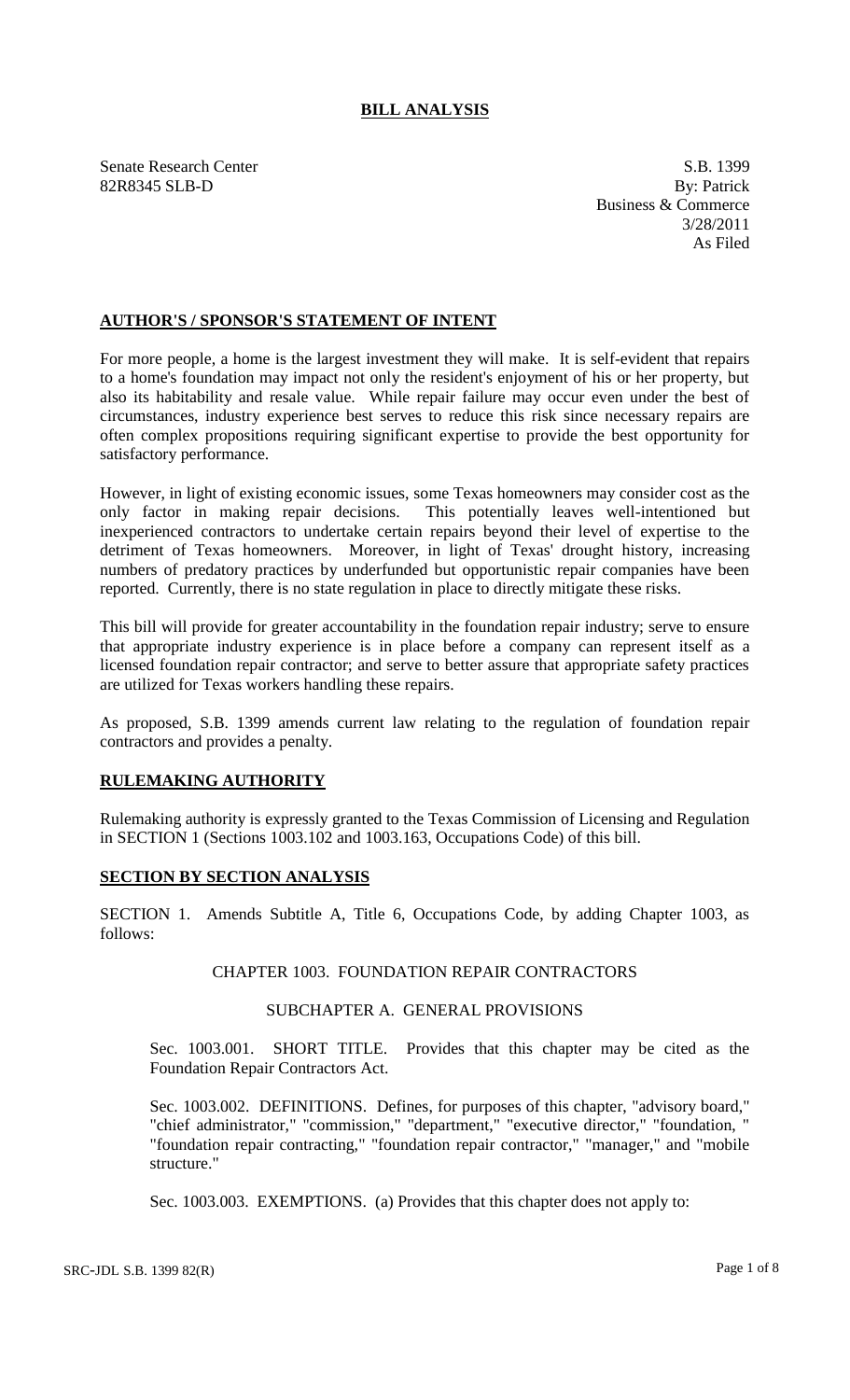(1) an individual homeowner who, without paid help, repairs the foundation of the individual's residence;

(2) an individual licensed as an engineer under Chapter 1001 (Engineers) who engages in foundation repair contracting in connection with the business in which the individual is employed but who does not engage in that work for the public; or

(3) an individual who engages in foundation repair contracting for a mobile structure.

(b) Provides that an individual is not required to hold a license under this chapter if the individual is engaged in foundation repair under the supervision of a license holder under this chapter.

Sec. 1003.004. APPLICATION OF MUNICIPAL ORDINANCES. Provides that foundation repair contracting by an individual who is exempt under this chapter remains subject to a permit, inspection, or approval requirement established by a municipal ordinance.

[Reserves Sections 1003.005-1003.050 for expansion.]

### SUBCHAPTER B. FOUNDATION REPAIR CONTRACTORS ADVISORY BOARD

Sec. 1003.051. ADVISORY BOARD MEMBERSHIP. Provides that the Foundation Repair Contractors Advisory Board (advisory board) consists of:

(1) the executive director of the Texas Department of Licensing and Regulation (executive director; TDLR);

(2) the chief administrator; and

(3) seven members appointed by the presiding officer of the Texas Commission of Licensing and regulation (TCLR), with TCLR's approval.

Sec. 1003.052. APPOINTED MEMBERS. (a) Requires each appointed advisory board member, other than the public member, to be experienced in the design, installation, construction, maintenance, service, repair, or modification of a foundation.

(b) Requires that the appointed members be appointed as follows:

- (1) one member who is an official of a municipality;
- (2) one member who is an engineer licensed by this state;

(3) four members who are full-time licensed foundation repair contractors, of whom two must be members of a statewide foundation repair organization; and

(4) one member who represents the public and is not affiliated with any foundation repair contracting company.

Sec. 1003.053. EX OFFICIO MEMBERS. Requires the executive director and the chief administrator to serve as ex officio members. Provides that the executive director and the chief administrator are nonvoting members of the advisory board.

Sec. 1003.054. ADVISORY BOARD DUTIES. Requires the advisory board to provide advice and recommendations to TDLR and TCLR on technical matters relevant to the administration and enforcement of this chapter, including examination content, licensing standards, applicable fees, rules, and continuing education requirements.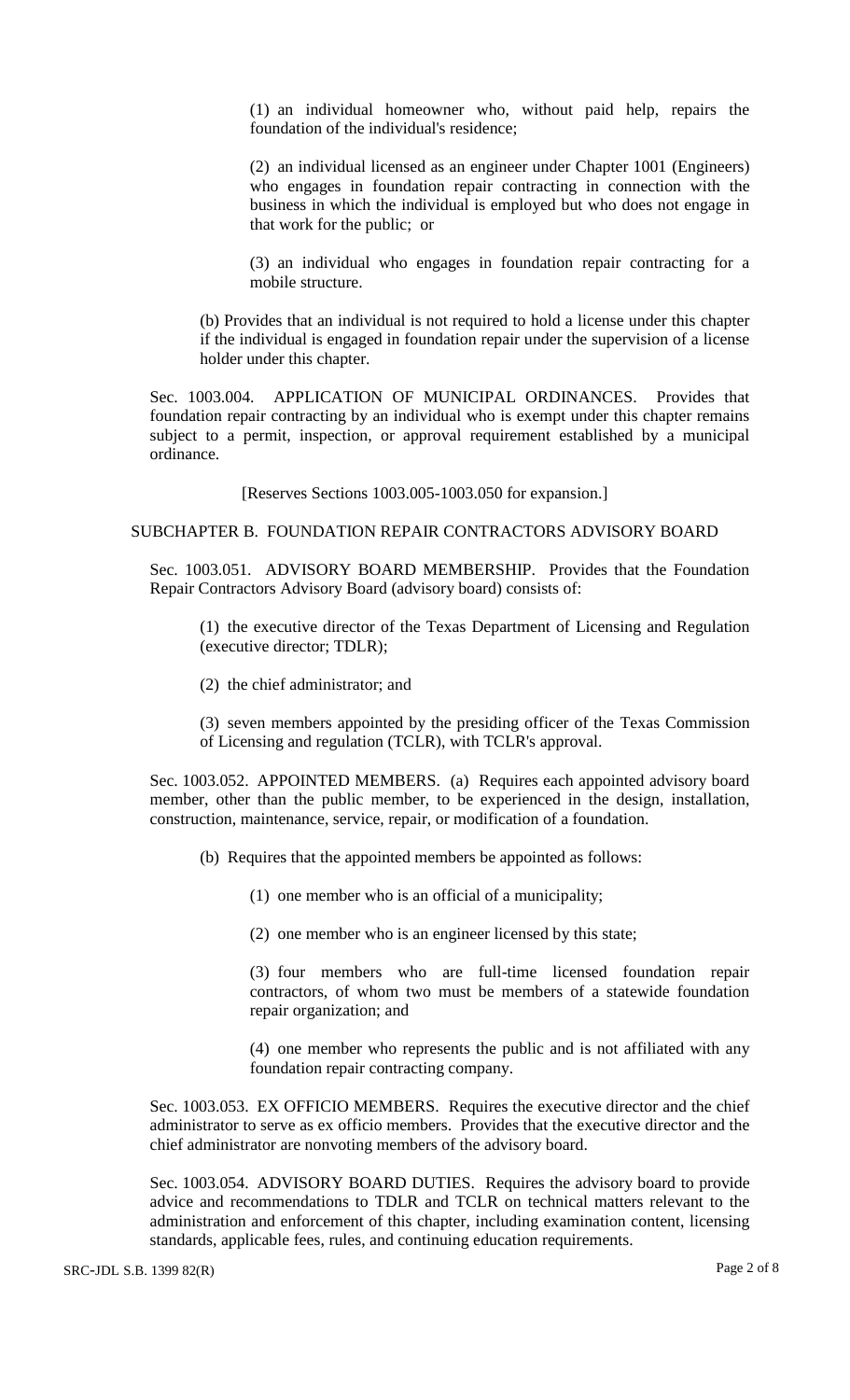Sec. 1003.055. TERMS; VACANCY. (a) Requires appointed advisory board members to serve staggered six-year terms. Provides that the terms of two or three appointed members expire on February 1 of each odd-numbered year.

(b) Requires the presiding officer of TCLR, if a vacancy occurs during an appointed member's term, with TCLR's approval, to fill the vacancy for the remainder of the unexpired term with an individual having the same qualifications as the predecessor.

Sec. 1003.056. PRESIDING OFFICER. Requires the presiding officer of TCLR, with TCLR's approval, to designate one member of the advisory board to serve as presiding officer of the board for a two-year term.

Sec. 1003.057. COMPENSATION; REIMBURSEMENT. Provides that an advisory board member serves without compensation but is entitled to reimbursement for actual and necessary expenses incurred in performing functions as an advisory board member, as provided by the General Appropriations Act.

Sec. 1003.058. MEETINGS. (a) Requires the advisory board to meet at least once every six months and authorizes the advisory board to meet at other times at the call of the presiding officer of the advisory board.

(b) Requires the advisory board to meet in this state at a place designated by the advisory board.

[Reserves Sections 1003.059-1003.100 for expansion.]

## SUBCHAPTER C. POWERS AND DUTIES

Sec. 1003.101. GENERAL DUTIES. Requires TCLR to maintain a record of TCLR's proceedings under this chapter.

Sec. 1003.102. RULES. (a) Requires TCLR to adopt rules as necessary to implement this chapter.

(b) Requires that the rules establish standards for the practice of foundation repair at least as stringent as the standards provided by:

(1) the Foundation Repair Association; or

(2) the Texas Section of the American Society of Civil Engineers Guidelines for the Evaluation and Repair of Residential Foundations, Version 2, adopted May 1, 2009.

Sec. 1003.103. INSURANCE REQUIREMENTS. (a) Requires TCLR to establish insurance requirements for a license holder under this chapter.

(b) Authorizes TCLR to waive the insurance requirements for a license holder who does not engage in foundation repair contracting for the public.

Sec. 1003.104. CONTRACTS FOR ENFORCEMENT. Authorizes TDLR to contract with another state agency or political subdivision of the state to enforce this chapter and rules adopted under this chapter.

Sec. 1003.105. PERSONNEL. Authorizes TDLR to employ personnel necessary to administer this chapter.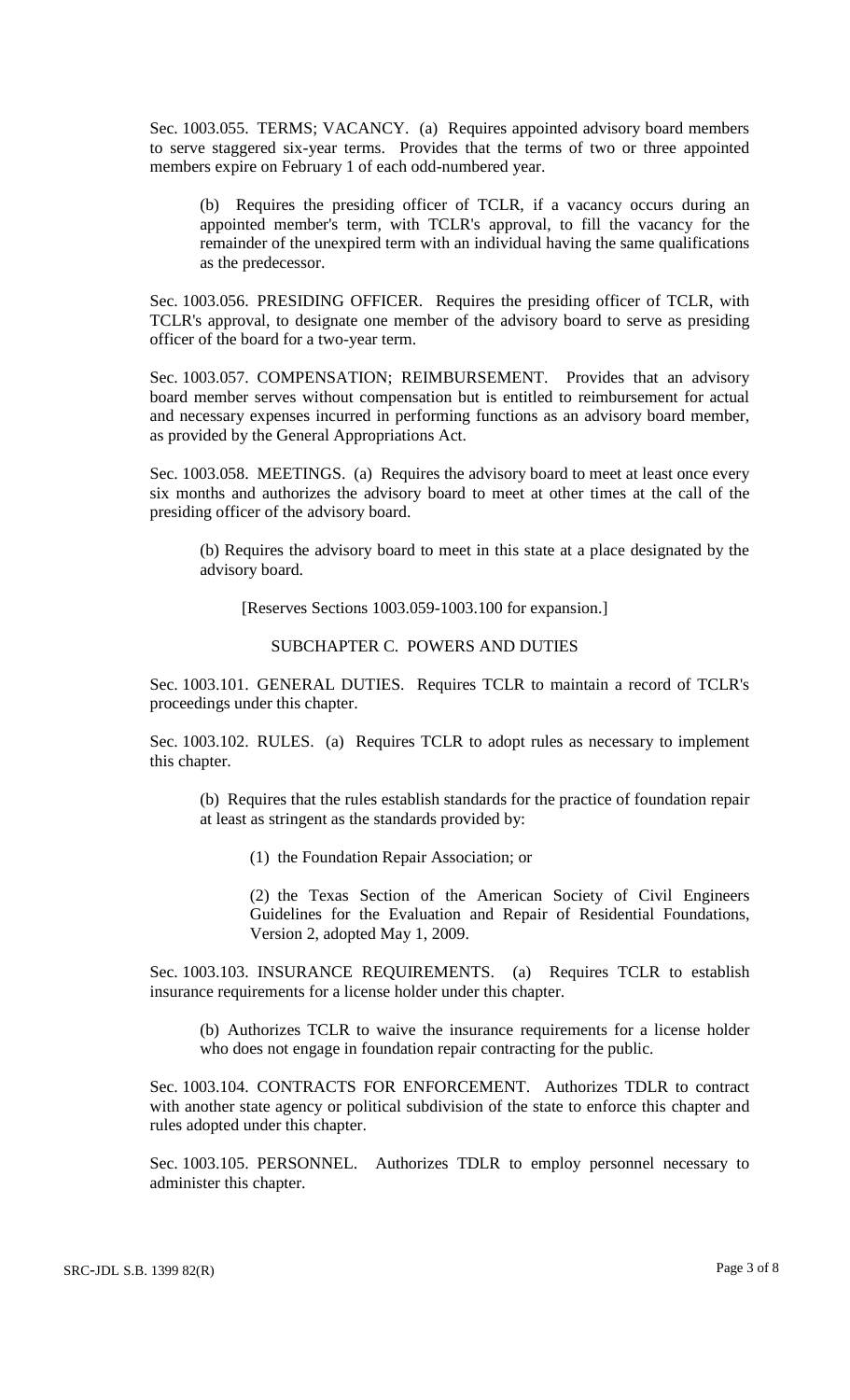Sec. 1003.106. CHIEF ADMINISTRATOR. (a) Provides that the chief administrator is responsible for the administration of this chapter under the direction of TDLR. Requires the chief administrator to perform duties as prescribed by TDLR.

(b) Provides that the chief administrator is a full-time employee of TDLR.

Sec. 1003.107. DIRECTORY OF LICENSE HOLDERS. (a) Requires TDLR to maintain a directory of license holders and make the directory available to the public.

(b) Authorizes TDLR to sell the directory for a reasonable fee set by TCLR.

[Reserves Sections 1003.108-1003.150 for expansion.]

SUBCHAPTER D. LICENSE REQUIREMENTS

Sec. 1003.151. LICENSE REQUIRED. (a) Prohibits an individual from engaging in foundation repair contracting unless the individual holds a license under this chapter.

(b) Provides that an individual who holds a license issued under this chapter is not required to hold a license issued by a municipality to engage in foundation repair contracting in the municipality.

Sec. 1003.152. LICENSE CLASSIFICATIONS. Requires TDLR to issue master, journeyman, tradesman apprentice, and apprentice foundation repair contractor licenses.

Sec. 1003.153. MASTER LICENSE. (a) Provides that a master license entitles the license holder to engage in foundation repair contracting.

- (b) Requires an applicant for a master license under this chapter to:
	- (1) be at least 21 years of age;

(2) have at least 60 months of documented, practical experience working in foundation repair contracting under the supervision of a master license holder during the preceding seven years;

- (3) have a high school diploma or its equivalent; and
- (4) pass an examination administered by TDLR.

Sec. 1003.154. JOURNEYMAN LICENSE. (a) Provides that a journeyman license entitles the license holder to engage in the design and sale of foundation repair and of lifting, lowering, and adjusting buildings under the supervision of a master license holder.

(b) Requires an applicant for a journeyman license under this chapter to :

(1) be at least 21 years of age;

(2) have at least 24 months of documented, practical experience working in foundation repair contracting under the supervision of a master license holder during the preceding five years;

- (3) have a high school diploma or its equivalent; and
- (4) pass an examination administered by TDLR.

Sec. 1003.155. TRADESMAN APPRENTICE LICENSE. (a) Provides that a tradesman apprentice license entitles the license holder to engage in providing an estimate or design for a foundation repair or for the lifting, lowering, or adjusting of a building if the estimate or design is reviewed and approved in writing by a master license holder not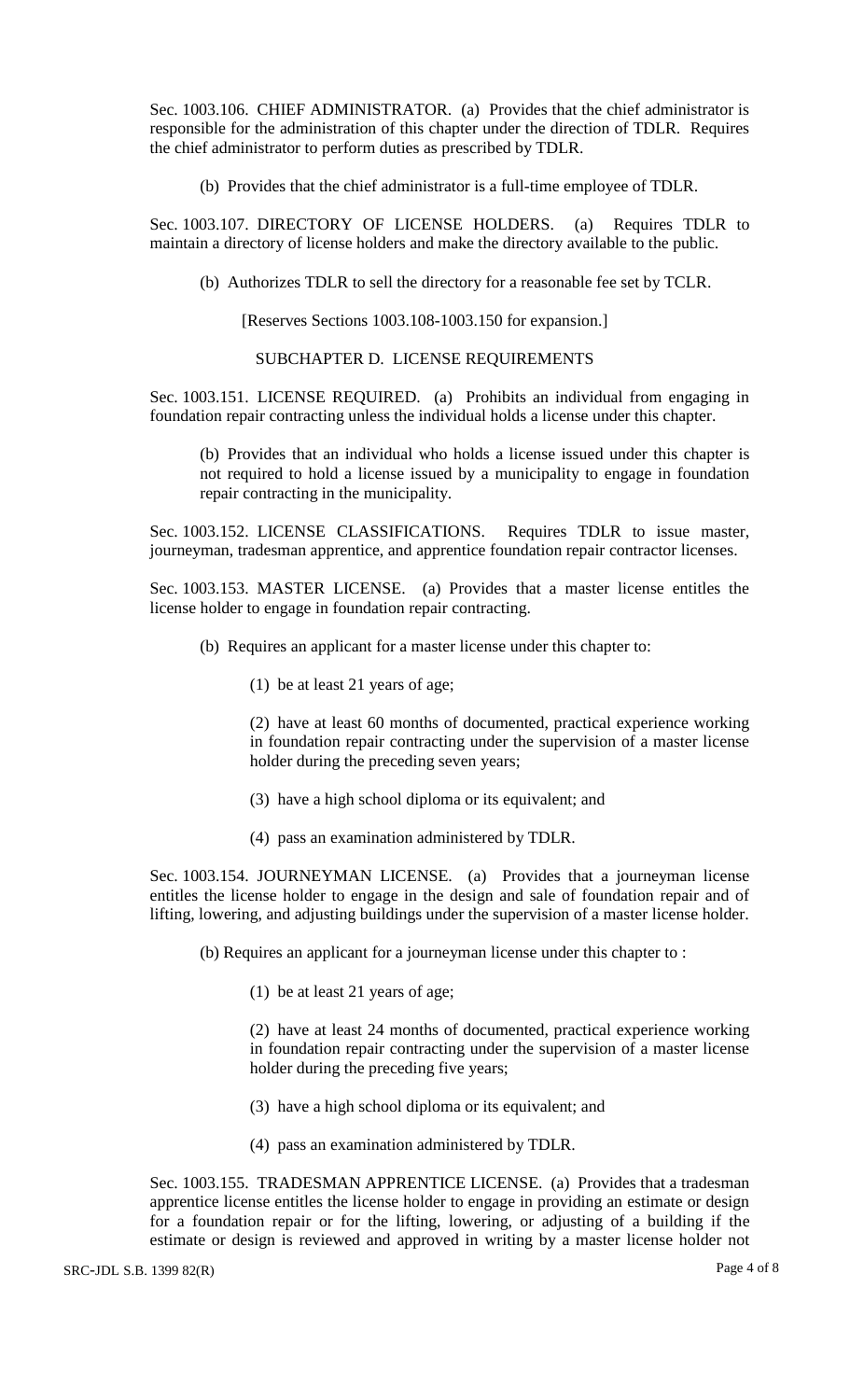later than the 10th business day after the date the estimate or design is presented to a member of the public.

- (b) Requires an applicant for a tradesman apprentice license under this chapter to:
	- (1) be at least 21 years of age;
	- (2) have a high school diploma or its equivalent; and
	- (3) pass an examination administered by TDLR.

Sec. 1003.156. APPRENTICE LICENSE. (a) Provides that an apprentice license entitles the license holder to engage in the repair of a foundation under the supervision of a master license holder.

(b) Requires an applicant for an apprentice license under this chapter to be at least 18 years of age.

Sec. 1003.157. PRACTICAL EXPERIENCE. Provides that, for purposes of determining an applicant's practical experience under this subchapter, a four-year degree in engineering is equivalent to two years of practical experience if:

(1) the degree is from an institution of higher education; and

(2) the institution's program is approved by the Texas Board of Professional Engineers for the purpose of licensing engineers.

Sec. 1003.158. APPLICATION. (a) Requires an applicant for a license to submit an application on the form prescribed by TDLR.

(b) Requires that the application specify the class of license for which the applicant is applying.

(c) Requires that the application be accompanied by:

(1) a statement containing evidence satisfactory to TDLR of the applicant's required practical experience;

(2) the examination fee; and

(3) proof of insurance as required by this chapter or TCLR rule.

(d) Authorizes TDLR to conduct a criminal background check on an applicant.

Sec. 1003.159. EXAMINATIONS. (a) Requires TDLR to prescribe a separate examination for each class of license, except that an examination is not required for an apprentice license.

(b) Requires TDLR to prescribe the method and content of an examination administered under this chapter and to contract with a statewide association of foundation repair contractors for the examination.

(c) Provides that the examination:

(1) is required to be offered on a monthly basis or more frequently as determined by the executive director;

(2) is required to be offered at locations throughout the state as determined by the executive director; and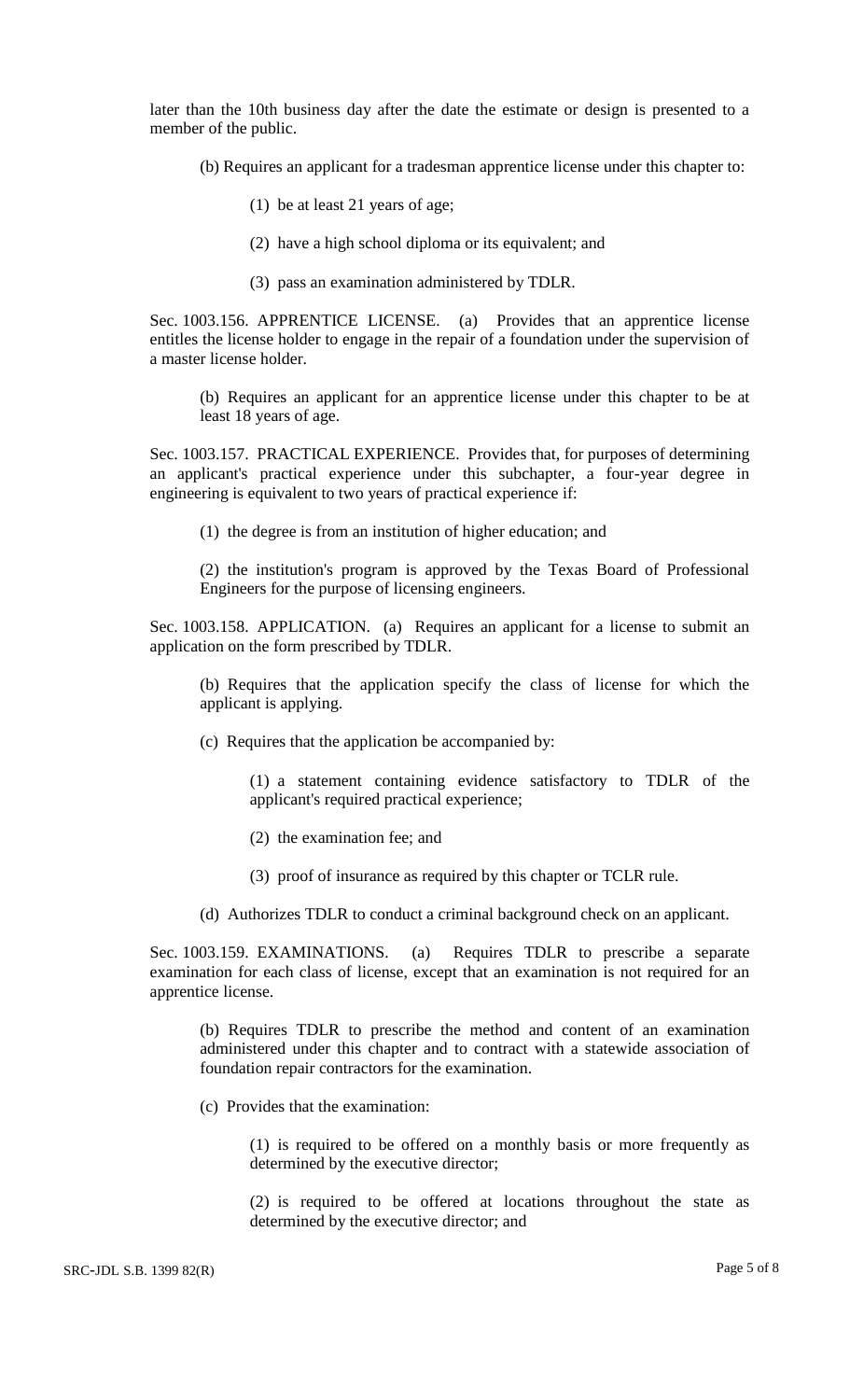(3) is authorized to be offered online as determined by the executive director.

Sec. 1003.160. ISSUANCE AND TERM OF LICENSE. (a) Requires TDLR to issue a foundation repair contractor license to an applicant who:

- (1) provides evidence of insurance coverage required by TCLR;
- (2) passes the applicable examination;
- (3) passes a criminal background check;
- (4) pays the required fees; and
- (5) meets the requirements of this chapter.

(b) Requires TDLR, not later than the 30th day after the date an applicant fulfills the license requirements, to issue a license to the applicant.

(c) Provides that a license issued under this chapter expires at the end of the license period set by TCLR.

Sec. 1003.161. RENEWAL OF LICENSE. Requires the license holder, to renew a license, to:

- (1) submit a renewal application in the form prescribed by the executive director;
- (2) pay the required fee;
- (3) show evidence of insurance required under this chapter or TCLR rule; and

(4) show evidence of having completed the continuing education requirements established by TCLR.

Sec. 1003.162. FORM OF LICENSE. Requires the executive director to prescribe the design of an original license and a renewal license.

Sec. 1003.163. DISPLAY OF LICENSE. Requires TCLR, with the advice of the advisory board, to adopt rules relating to the use, display, and advertisement of a license.

Sec. 1003.164. NOTICE TO MUNICIPALITIES. (a) Requires an individual who obtains a license under this chapter to provide a notice to the municipal authority that enforces foundation repair contracting regulations in each municipality in which the individual engages in foundation repair contracting.

(b) Requires that the notice be in the form required by the municipality and inform the municipality that the individual has obtained a license under this chapter.

(c) Authorizes a municipality to charge a fee to an individual who provides the notice required by this section. Requires the municipality to set the fee in an amount reasonable and necessary to administer this section.

Sec. 1003.165. REQUIREMENTS FOR FOUNDATION REPAIR CONTRACTING COMPANY. (a) Requires a foundation repair contracting company to employ at least one full-time license holder who holds a master license.

(b) Prohibits a foundation repair contracting company that does not employ a license holder as required by Subsection (a) at the time a contract for foundation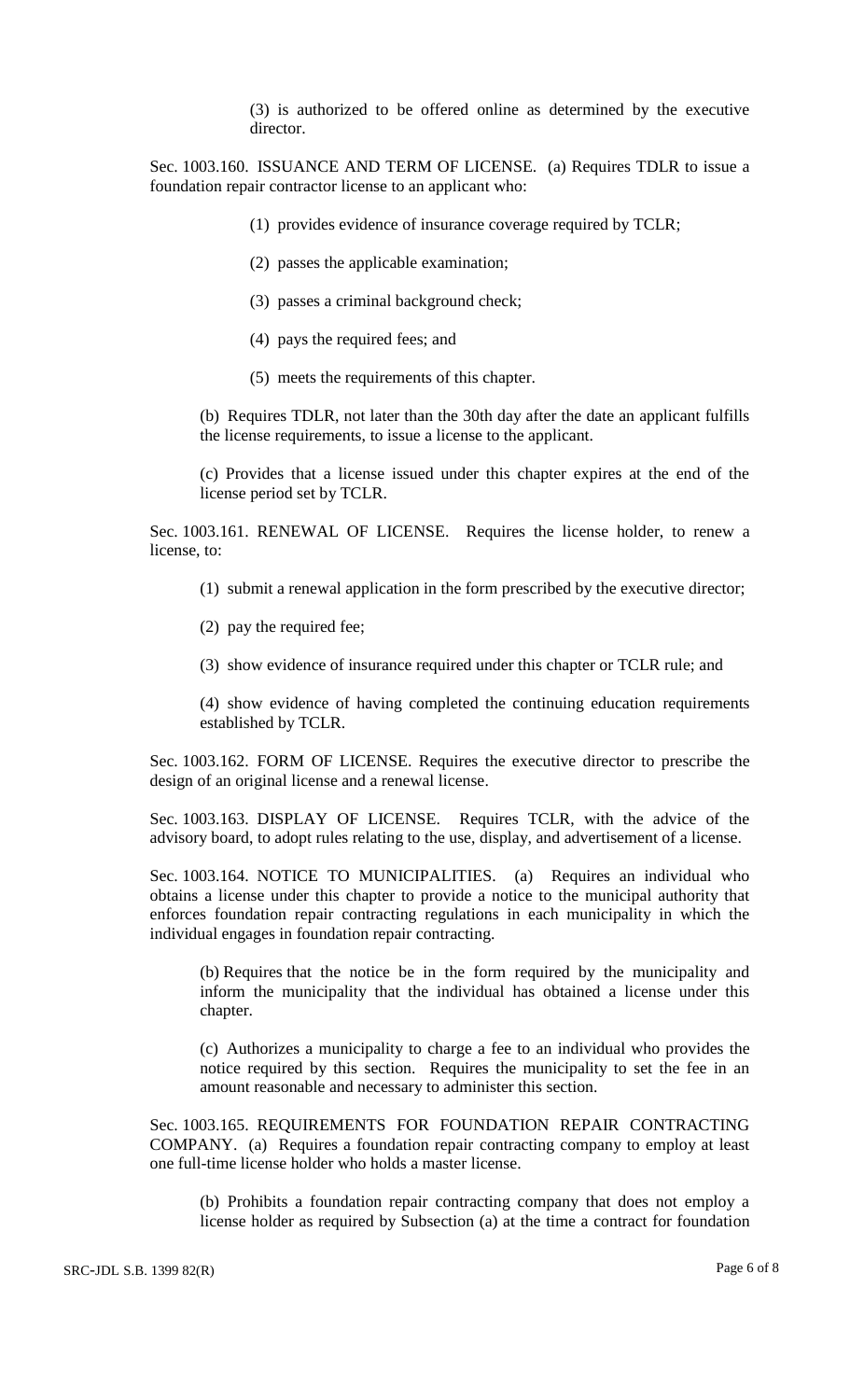repair contracting services is signed and at the time the services are performed from collecting a fee or otherwise enforcing the contract.

Sec. 1003.166. PROHIBITED PRACTICES BY LICENSE HOLDER. (a) Prohibits a license holder from performing or offering or attempting to perform an act, service, or function that is:

> (1) defined as the practice of engineering under Chapter 1001, unless the individual holds a license under that chapter;

> (2) defined as the practice of architecture under Chapter 1051 (Texas Board of Architectural Examiners; General Provisions Affecting Architects, Landscape Architects, and Interior Designers; Provisions Affecting Only Architects), unless the individual holds a license under that chapter;

> (3) regulated under Chapter 113 (Liquefied Petroleum Gas), Natural Resources Code, unless the individual holds a license or is exempt by rule under that chapter; or

> (4) defined as plumbing under Chapter 1301 (Plumbers), unless the individual holds a license under that chapter.

(b) Prohibits a license holder from:

(1) failing to provide services for which payment has been made or failing to honor the terms of a contract in the absence of a good faith dispute;

(2) intentionally or knowingly misrepresenting a necessary service, service to be provided, or service that has been provided; or

(3) making a fraudulent promise to induce an individual to contract for a service.

[Reserves Sections 1003.167-1003.200 for expansion.]

# SUBCHAPTER E. DISCIPLINARY ACTION; PENALTY

Sec. 1003.201. DISCIPLINARY ACTION. Authorizes TCLR to impose an administrative penalty or take disciplinary action under Chapter 51 (Texas Department of Licensing and Regulation) if a license holder violates this chapter or a rule adopted under this chapter.

Sec. 1003.202. CRIMINAL PENALTY. (a) Provides that a person commits an offense if the person knowingly engages in foundation repair contracting without holding a license under this chapter.

(b) Provides that an offense under this section is a Class C misdemeanor.

[Reserves Sections 1003.203-1003.250 for expansion.]

## SUBCHAPTER F. INITIAL LICENSES

Sec. 1003.251. INITIAL LICENSING. (a) Requires TDLR to waive the requirements of Section 1003.153(b) for a master license for an applicant who has been an owner or manager of a foundation repair contracting company continuously for at least 10 years before March 1, 2012.

(b) Requires TDLR to waive the requirements of Section 1003.154(b) for a journeyman license for an applicant who has worked continuously for a